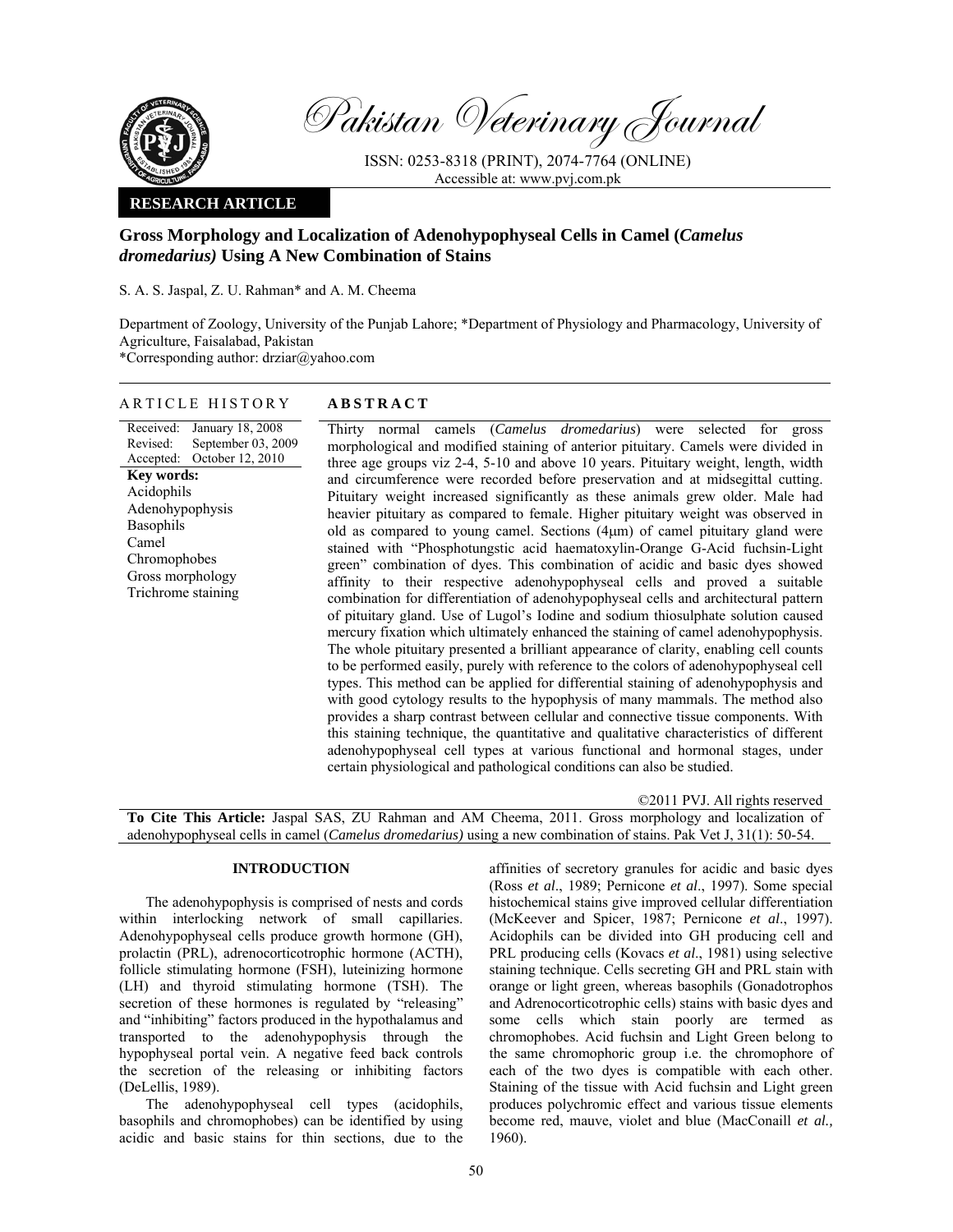Considering the lack of details in the literature and research references on histology of camel pituitary, the present work was conducted to undertake the detailed light microscopic studies of adenohypophysis with differential staining procedures.

### **MATERIALS AND METHODS**

Thirty normal male and female camels were divided according to their age from 2-4 years (group I), 5-10 years (group II) and above 11 years (group III) slaughtered at Kot Kamboh slaughterhouse Lahore and Zainth Associates (Pvt.) Abattoir Lahore, Pakistan. Their pituitary glands were extirpated using the technique described by Gilmore *et al*. (1941) within three to four hours after slaughtering to avoid the diffusion and loss of hormones. The age of animals were determined by teeth examination (Schwartz and Doili, 1992) and from the history provided by the camel owners. Pituitary weight was taken using an electric balance while using Vernier Caliper, length and width were also taken to calculate the circumference of pituitary gland.

Pituitaries were fixed in Bouin's Holland solution to avoid decomposition of cortex and to maintain cellular distinction for 24 hours (Romeis, 1948), then washed in running water (8 hours), fixed in 50% ethanol followed by 70% ethanol (Humason, 1972) and onward processing to prepare paraffin blocks (Drury and Wallington, 1980).

Tissue was processed while passing through the series of ethanol (70%, 90%, 2X absolute), cleared in xylene (two changes), impregnated in paraffin wax at 60°C (two changes each for one hour duration). Tissue were embedded in mould with freshly melted paraffin wax (Culling, 1974). Keeping the cut surface down, wax was solidified using Tissue Tek (SKURF, Japan).

#### **Reagents preparation**

The actual preparation of each solution and/or dyes is given below for staining of adenohypophysis of camel:

**Lugol's iodine:** In 5ml of distilled water 2g of potassium iodide was dissolved and then mixed with 1g of iodine crystal until dissolved completely. Final volume was adjusted to 100ml with distilled water.

**Bouin's Holland solution:** Aquous picric acid (75ml) was dissolved in 25ml of commercial (38% V/V) formalin. Just before use, 5ml (1% V/V) of glacial acetic acid was added in 100 ml of stock solution.

**Coating of slides with Poly-L-Lysine:** Poly-L-Lysine (10 mg) was dissolved in 10ml of distilled water. Already cleaned slides were immersed in this solution for 30min and then dried in air for placement of tissue on these slides.

**Phospotungstic acid haematoxylin:** Separately, 0.5g of haematoxylin powder was dissolved in distilled water and 5g of phoshotungstic acid was dissolved in 250ml of distilled water. Both solutions were mixed and heated until color was stable. After cooling at room temperature, 0.177g of potassium permanganate was added, stored in tight stopper bottle and used after 24hrs.

**Orange G solution:** Orange G (0.5mg) was dissolved in 95ml of absolute alcohol and 2g of phosphotungstic acid was dissolved in 5ml distilled water separately. Both solutions were mixed after preparation.

**Acid fuchsin solution:** Acid fuchsin (0.5g) was dissolved in 99.5ml of absolute ethanol and then mixed 0.5ml glacial acetic acid.

**Light green solution:** Light green (1.5mg) was dissolved in 98ml of distilled water and then 2ml glacial acetic acid was added into it.

**Phosphotungstic acid solution:** A one percent solution was prepared by measuring 1g of phosphotungstic acid and mixing it in 100ml of distilled water.

#### **Section preparation and staining**

For more informative study of adenohypophysis, blocks were clamped in horizontal position (Drury and Wallington, 1980) to avoid the folding of section. Tissue was cut in 4µm thickness using rotary microtome. Properly flattened and wrinkle-free sections were picked up on clean Poly-L-Lysine pre-coated slides (Huang *et al*., 1983).

After dewaxing and dehydration with ethanol, Lugol's iodine was used to remove the mercury pigment. The nuclei were stained with phosphotungstic acid haematoxylin for 10min, and slides were washed in water and for differentiation of the nuclei slides were treated with 1% hydrochloric acid in 70% ethanol. Slides were rinsed in 95% ethanol followed by one dip in absolute ethanol. Sections were stained with Orange G solution for 5min and rinsed in distilled water. Slides were dipped gradually in Acid fuchsin stain till the basophils became prominent and then rinsed in distilled water. Slides were treated with phosphotungstic acid for 5min and then rinsed in distilled water. After staining with light green for 2min, slides were rinsed in distilled water. Finally, stained slides were dehydrated in absolute ethanol for 2min, cleared in xylene for 2min and mounted with distyrine plasticiser xylene (DPX).

#### **Statistical analysis**

The data on pituitary weights were analyzed statistically by analysis of variance (ANOVA) to obtain the difference between age and gender (Steel *et al*., 1997). In case of significant difference, Duncan Multiple Range test (Duncan, 1955) was applied.

### **RESULTS**

Pituitary was found to be pear shaped, located at the base of the brain, lodged in bony cavity of sphenoid bone and attached with the hypothalamas by a stalk. Overall, a dense irregular connective tissue was observed surrounding the pituitary gland of camel. Capsule was thickest at the region of adenohypophysis.

Pituitary weight increased significantly both in male and female camel, as they grew older. The highest pituitary weight was observed in male camel at the age of above 11 years and lowest in young female at the age of 2-4 years. Overall, significantly higher pituitary gland weight was observed in male (P≤0.01) as compared to female irrespective to their age group. Moreover, overall highest pituitary gland weight was observed in above 11 years old and lowest in 2-4 years old animals irrespective of their gender (Table 1). With age, a non significant increase in the length, width and circumference of pituitary was also observed (Table 2) and may be indicative of either proliferation and/or hyperplasia of certain types of cells.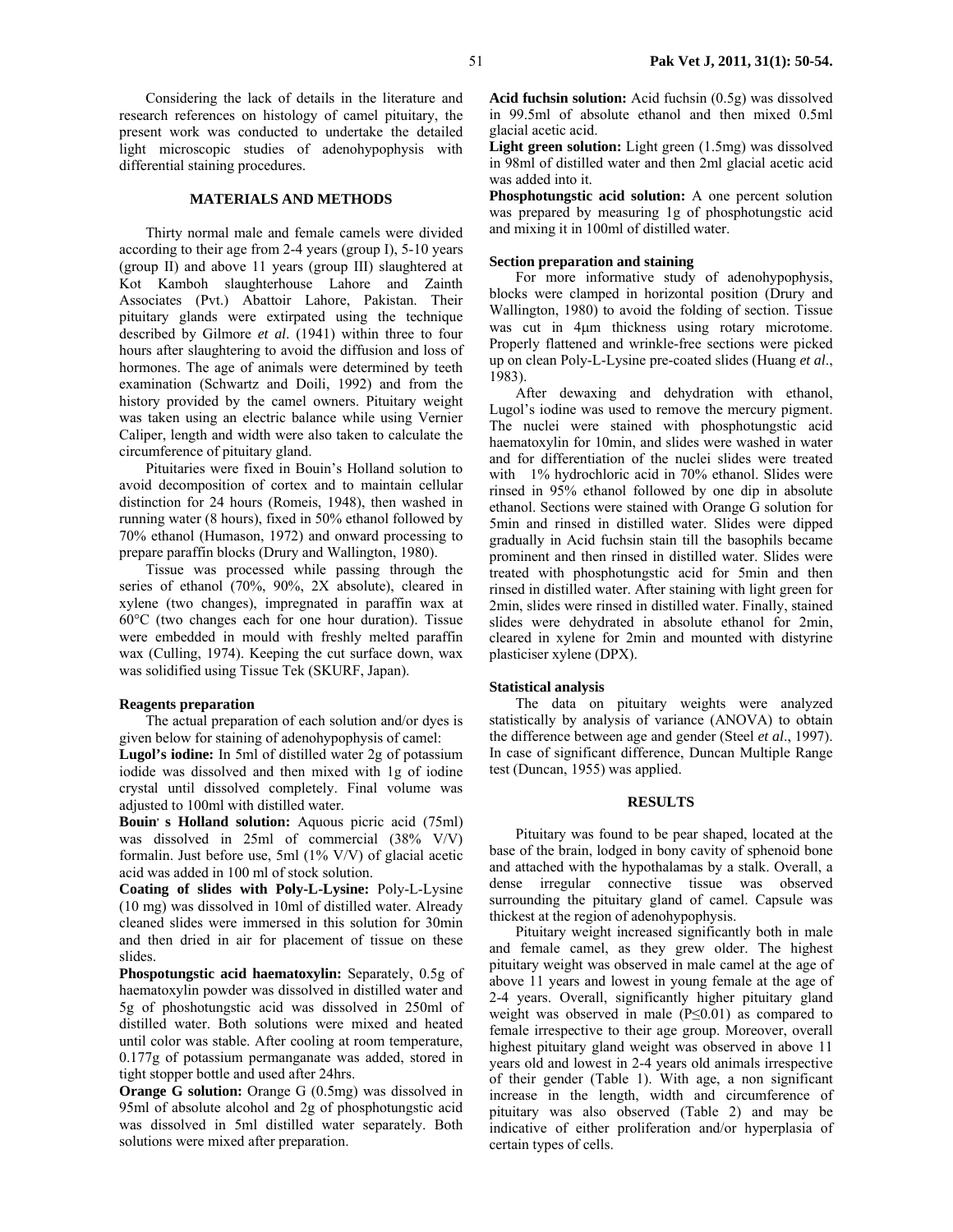**Table 1:** Mean weight (g±SE) of pituitary gland of male and female camel (*Camelus dromedarius*) of different ages.

| Sex          |                              | Overall Mean                 |                              |                              |
|--------------|------------------------------|------------------------------|------------------------------|------------------------------|
|              | 2-4                          | $5 - 10$                     | Above II                     |                              |
| Male         | $1.22 \pm 0.10^{\circ}$      | $1.65 \pm 0.04$              | $1.93 \pm 0.05^{\circ}$      | $1.60 \pm 0.09$ <sup>A</sup> |
| Female       | $0.72 \pm 0.06$ <sup>d</sup> | $1.62 \pm 0.17$              | $1.86 \pm 0.02$ ab           | $1.40 \pm 0.14$ <sup>B</sup> |
| Overall Mean | $0.97 \pm 0.10$ <sup>C</sup> | $1.63 \pm 0.08$ <sup>B</sup> | $1.90 \pm 0.03$ <sup>A</sup> | $1.50 \pm 0.08$              |

a-d, Mean values with different alphabets differ significantly at P≤0.05; ABC: Overall mean values with different alphabets differ significantly at P≤0.01.

**Table 2:** Mean pituitary length, width and circumference (µm±SE) of male and female camel (*Camelus dromedarius*) at different ages.

| Age (Years)  | Length          |                 | Width           |                 | Circumference   |                 |
|--------------|-----------------|-----------------|-----------------|-----------------|-----------------|-----------------|
|              | Male            | Female          | Male            | Female          | Male            | Female          |
| $2 - 4$      | $1.14 \pm 0.03$ | $1.35 \pm 0.10$ | $1.06 \pm 0.10$ | $1.04 \pm 0.09$ | $4.50 \pm 0.16$ | $4.08 + 0.15$   |
| $5 - 10$     | $1.73 \pm 0.06$ | $1.76 + 0.09$   | $1.52 \pm 0.10$ | $1.50 \pm 0.08$ | $4.82 \pm 0.18$ | $4.94 + 0.26$   |
| Above 11     | $1.79 \pm 0.06$ | $1.80 \pm 0.06$ | $1.58 \pm 0.04$ | $1.68 \pm 0.04$ | $5.14 \pm 0.08$ | $5.22 \pm 0.10$ |
| Overall mean | $1.55 \pm 0.08$ | $1.63 \pm 0.07$ | $1.39 \pm 0.08$ | $1.41 \pm 0.08$ | $4.82 \pm 0.10$ | $4.72 \pm 0.17$ |

The difference in length, width and circumference among various groups were statistically non significant.

The grossmorphological study showed that pituitary gland of camel (*Camelus dromedarius)* were subdivided into adenohypophysis and neurophyophysis (Fig. 1). The adenohypophysis consisted of pars distalis, pars tuberalis and pars intermedia. Pars distalis was largest part, composed of glandular cells arranged in nests and cords. Pars intermedia was partly separated from the adenohypophysis by a remnant of the hypophyseal cleft. A profused development of pars intermedia completely surrounded the infundibular process with a very thin layer of lobulation. Pars distalis formed a collar around the infundibular stem, a small part of hypophysis. It was separated from the stalk by a thin layer of connective tissue, continuous with the pars intermedia. Neurohypophysis was composed of the pars neurosa (infundibular process), the infundibulum (infundibular stalk) and median eminence of the cinereum. Both the lobes (anterior and posterior) and adenohypophyseal cleft could be easily seen and were also distinguished by mid saggital cutting of the pituitary.

The method provided a sharp contrast between cellular and connective tissue components. Camel adenohypophysis was found to be populated with acidophils (orange-yellow/yellow), basophils (magenta red/reddish-purple) chromophobes (unstained/ light yellow) and connective tissue (green) of young (2-4 years old), adult (5-10 years old) and old (above 11 years old) camels (Fig. 2).

About  $\frac{3}{4}$  of the gland comprised of adenohypophysis (anterior pituitary). The parenchyma of this lobe was composed of anastomosing cords of the cells separated from sinusoidal capillaries by only a meager amount of irregularly arranged connective tissue. Small masses of colloid occurred within cell cords only occasionally. Some cells showed strong affinity for acidic dyes which were more numerous in central and posterior half of the pars distalis and are described as orangeophils (Fig. 2). These cells can be described as acidophils. These cells stained readily and were easy to identify. These cells were larger than chromophobes. Acid fuchsin stained the basophils (round/ polyhedral or angular in shape) which were present peripherally and interlay in the pars distalis. Chromophobes appeared near the centre of cords. Their nuclei were surrounded by a small amount of diffused and lightly stained cytoplasm. Cell boundaries were not distinguishable.

## **DISCUSSION**

Increase in pituitary weight of camels with age may be due to the normal physiological phenomenon as body mass increases. It may also be due to increased number of cells for proper functioning of the body as it is evident in the present study by the different types as well as number of cells present (Fig. 2). Namboothripad and Luktuke (1978) also reported higher mean weights of pituitary glands collected from adult animals than those of heifers. Similar pattern was observed by Ganguli and Yadava (1975) in Indian buffaloes.

Pituitary glands were bisected midsegittaly which enabled us to distinguish its anterior and posterior lobes and to see the adenohypophyseal cleft. Longitudinal bisections of the pituitary gland could put forth such a differentiation of the adenohypophysis. Therefore, our work suggests the midsagittal cutting of big sized pituitary gland from camel.

In the present study, Bouin's fluid proved a valuable fixative for camel pituitary gland as its penetration power is great. The pituitary gland was left in Bouin's fluid for 24 hours (Romeis, 1948). Washing of tissue (8 hours) in running water could not extract the whole yellow picric acid. We had to transfer the tissue in 70% ethanol until it removed picric acid from the tissue. Mercuric chloride is a powerful protein precipitant and penetrates hard tissue fairly and quickly. According to Baker (1958) some mercuric chloride-protein complexes are soluble in potassium iodide (an integrated of Lugol's iodine). Lugol's iodine was used to convert mercury by iodine into mercuric iodide which is soluble in alcohol. This treatment itself produced brown coloration of the section.

After Lugol's Iodine treatment, the slides were transferred to sodium thiosulphate solution until the sections regained their natural colors. Most of the sections remained yellow/pale which affected the brightness of colors of adenohypophyseal cells. To overcome this difficulty we treated the sections with 70% alcohol, followed by 2.5% sodium thiosulphate before immersing in basic dyes. It enabled us to avoid the precipitation of tissue.

Acid fuchsin and light green belong to the same chromophobic group and chromophore of each of the two dyes is compatible with each other. Light green united chemically with acid fuchsin to produce a blue dye,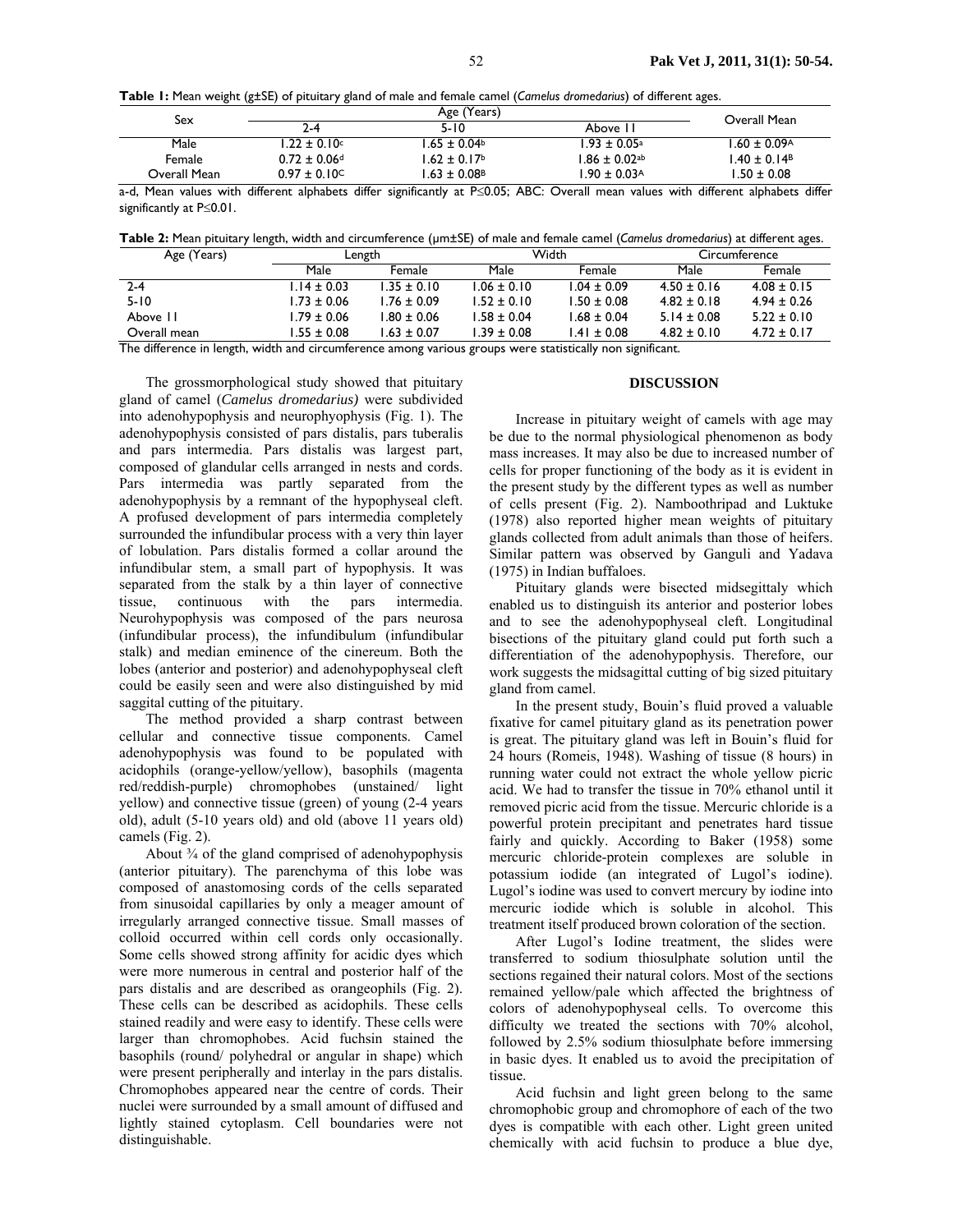trifalgic acid. This blue dye caused partial ionization on its application to the tissue and as a result a proportion of trifalgic acid splitted into monofalgic and difalgic acids (MacConaill *et al*., 1960). These three acids were taken up by various types of tissue element to give a polychrome picture. Phosphotungstic acid solution removed the overstraining of acid fuchsin. Protective phosphotungstic acid bath restarted the decolorizing effect of light green solution.

Chromophobes were actually acidophils or basophils that have become degranulated following a secretary cycle. These cells lacked the staining affinity and were distinguished from chromophilic cells. Their boundaries were indistinct until their nuclei were washed in phosphotungstic acid. Similar observations were made by Chkaravarthy and Mariappa (1975) in the adenohypophysis of buffalo.

Time required for staining of basophils to a prominent level created a problem. Our findings indicated that 4-6 minutes treatment of section with acid fuchsin was the stipulated duration. However, after 4 minutes it is necessary to examine under the microscope while preparation is wet. In case of poor staining of basophils, the prepared slides were returned to Acid fuchsin for 1-2 minutes extra to get desired results. Moreover, the treatment of 1% aqueous phosphotungstic acid bleached the over staining of Acid fuchsin.



**Fig. 1:** Gross morphology of camel pituitary (cranial section) after trichrome staining showing adenohyphophsis and neurohypophysis

To overcome the folding of sections the blocks were clamped in horizontal position (Drury and Wallington, 1980) for more informative study. Distyrene plasticiser xylene (DPX), a colorless and neutral excellent synthetic mountant (Kirkpatrick and Lendrum, 1939, 1941) was used to avoid the fading of stains and for good preservation of colors.

In conclusion, pituitary glands were successfully transected from clinically normal camel, preserved properly and were stained for the differentiation of basophils, acidophils and chromophobes based on trichrome staining procedure.

#### **Acknowledgments**

We are grateful to the managements at Kot Kamboh slaughter house Lahore and Zainth Associates (Pvt.) Abattoir Lahore for providing facilities to work; and to Dr. Nazir Gill Senior Veterinary Officer for his guidance in the selection of clinically normal camels.

Group I (2-4 years)



Group II (5-10 years)



Group III (Above 11 years)



**Fig. 2:** Cells of the anterior pituitary gland of male camel at ages 2-4 (Group 1), 5-10 (Group II) and above 11 years (Group III) stained by trichrome staining technique. Anterior pituitary cell were stained as acidophils (orangeophils) (A=orange yellow/yellow), basophils (B= red/red purple) and as chromophobes (C= unstained/ light yellow), while connective tissue (G) were stained as green.

### **REFERENCES**

- Baker JR, 1958. Principles of Biological Microtechnique, John Wiley and Sons Inc, Hoboken, NJ, USA.
- Chakravarthy YS and D Mariappa, 1975. Histological observations on the pituitary of Indian buffalo (*Bos bubalis*). Indian Vet J, 52: 121-24.
- Culling CFA, 1974. Handbook of Histopathological and Histochemical Techniques. 3<sup>rd</sup> Ed: Butterworth, London,UK.
- DeLellis RA, 1989. The endocrine system. In: Catran RS Kumar V and Robbins SL (eds). Robbins Pathologic